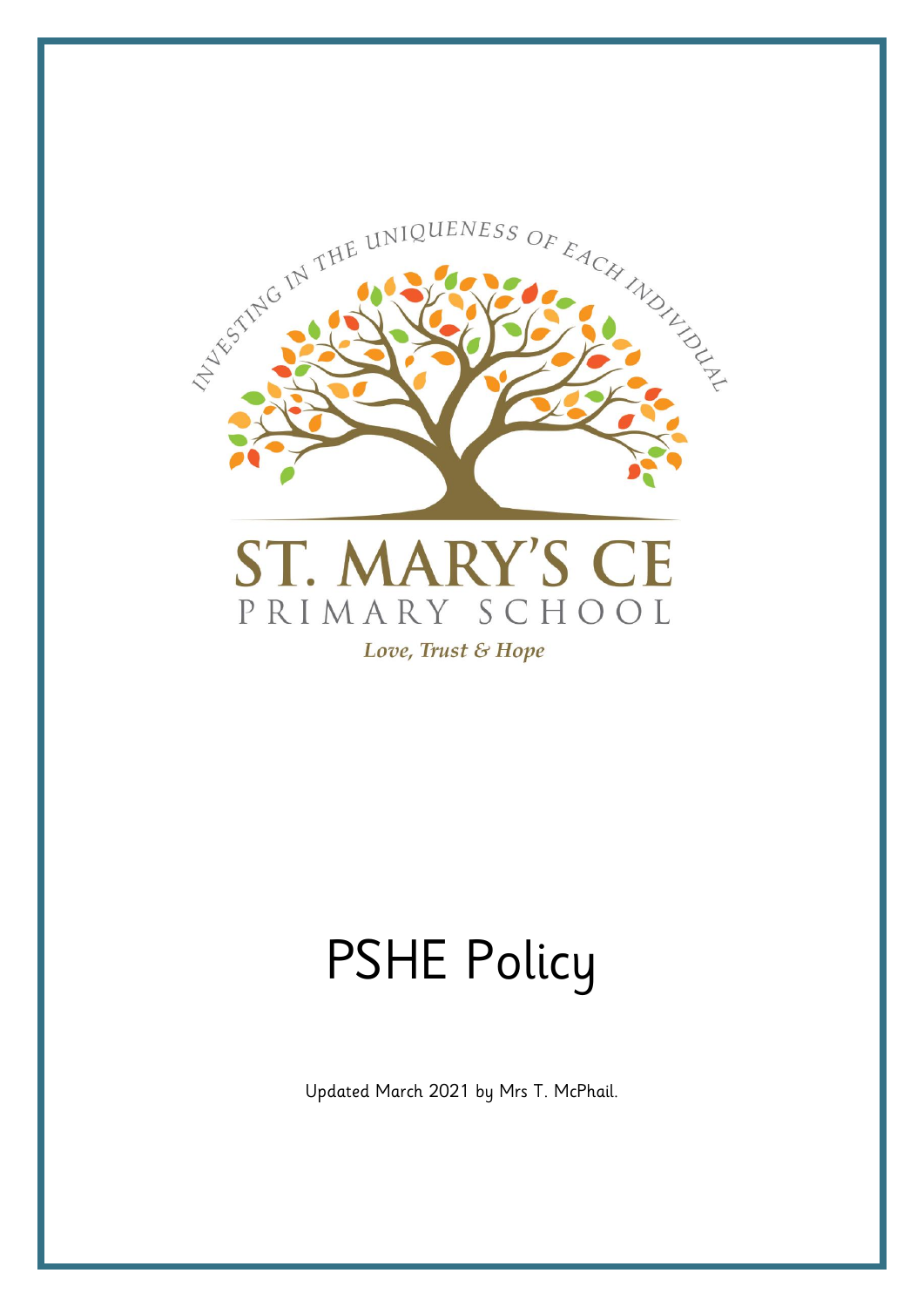# **Contents:**

[Statement of intent](#page-2-0)

- 1. [Legal framework](#page-3-0)
- 2. [Key roles and responsibilities](#page-3-1)
- 3. [Aims of the PSHE curriculum](#page-4-0)
- 4. [Teaching methods and learning style](#page-4-1)
- 5. [Timetabling](#page-5-0)
- 6. [Safeguarding, reports of abuse](#page-5-1) and confidentiality
- 7. [Tailoring PSHE](#page-7-0)
- 8. KS1 and 2 programmes of study
- 9. [Assessment](#page-15-0)
- 10. [Monitoring and review](#page-16-0)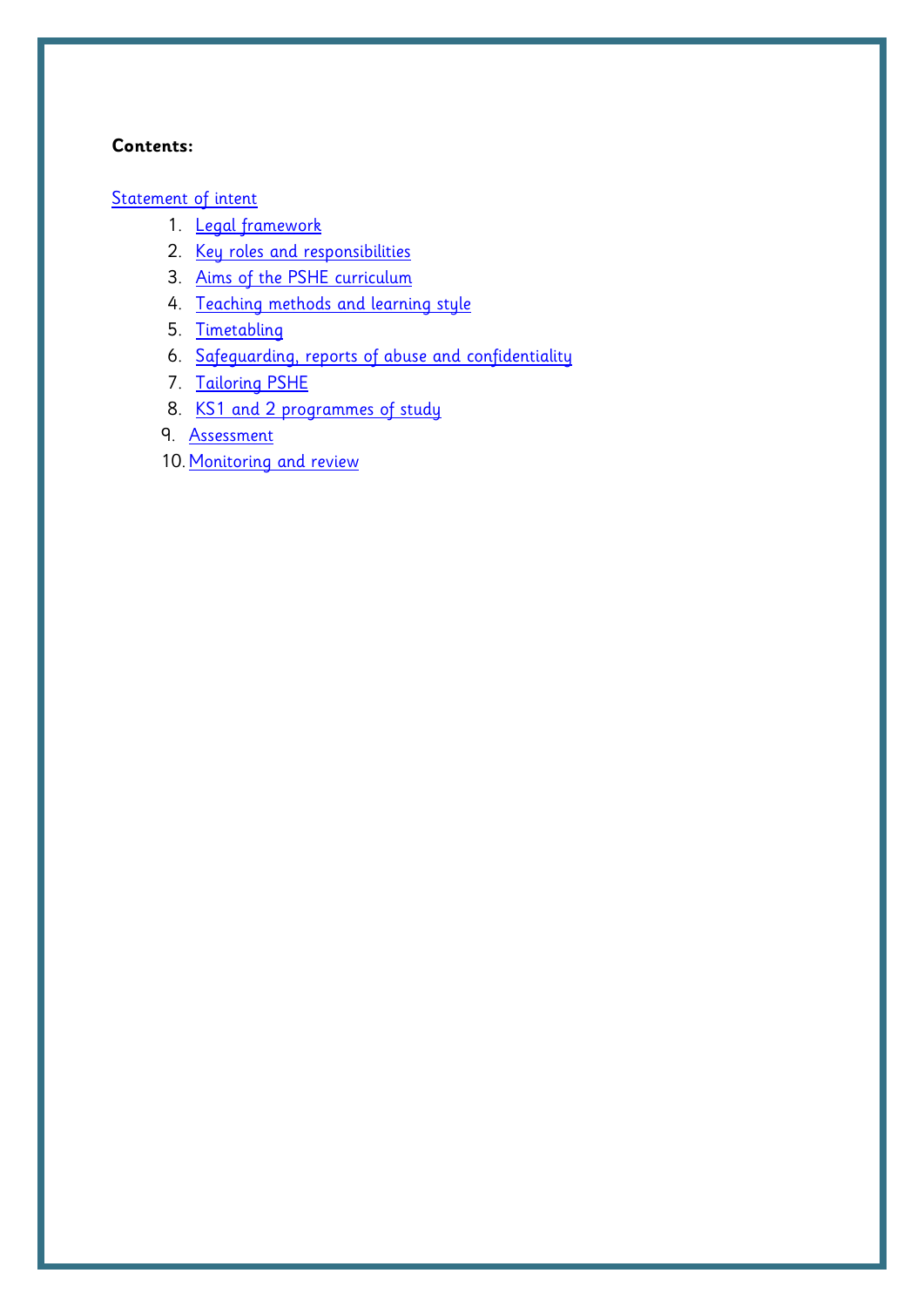# <span id="page-2-0"></span>**Statement of intent**

St Mary's believes that a strong PSHE education is important to help our pupils develop into well-rounded members of society, who can make a positive contribution to their community. Our PSHE curriculum is strongly tied to our RSE, relationships, health education and pastoral care programme.

The vision for pupils, staff and others linked to our school is to always look to achieve our personal best in every aspect of school life.

- Our school is one where everyone is encouraged and supported to achieve their personal best.
- Our school is welcoming, inclusive, has a real community feel and is a place where everyone is valued.
- Our pupils and staff treat each other equitably, fairly, with kindness and with mutual respect. At all times, staff and pupils are encouraged to show a high regard for the needs and feelings of others through their actions and words.
- Our pupils and staff are enterprising and approach challenges with a 'can-do' attitude.
- The needs and interests of all pupils, irrespective of gender, culture, ability or aptitude, will be promoted through an inclusive and varied PSHE curriculum at our school.
- Our environment is safe and clean with everyone sharing responsibility for it.
- Our culture is one of continuous improvement, creativity and enthusiasm.
- Parents will be informed about the policy via the school's website where it, and the PSHE curriculum, will be available to read and download.

Review March 2022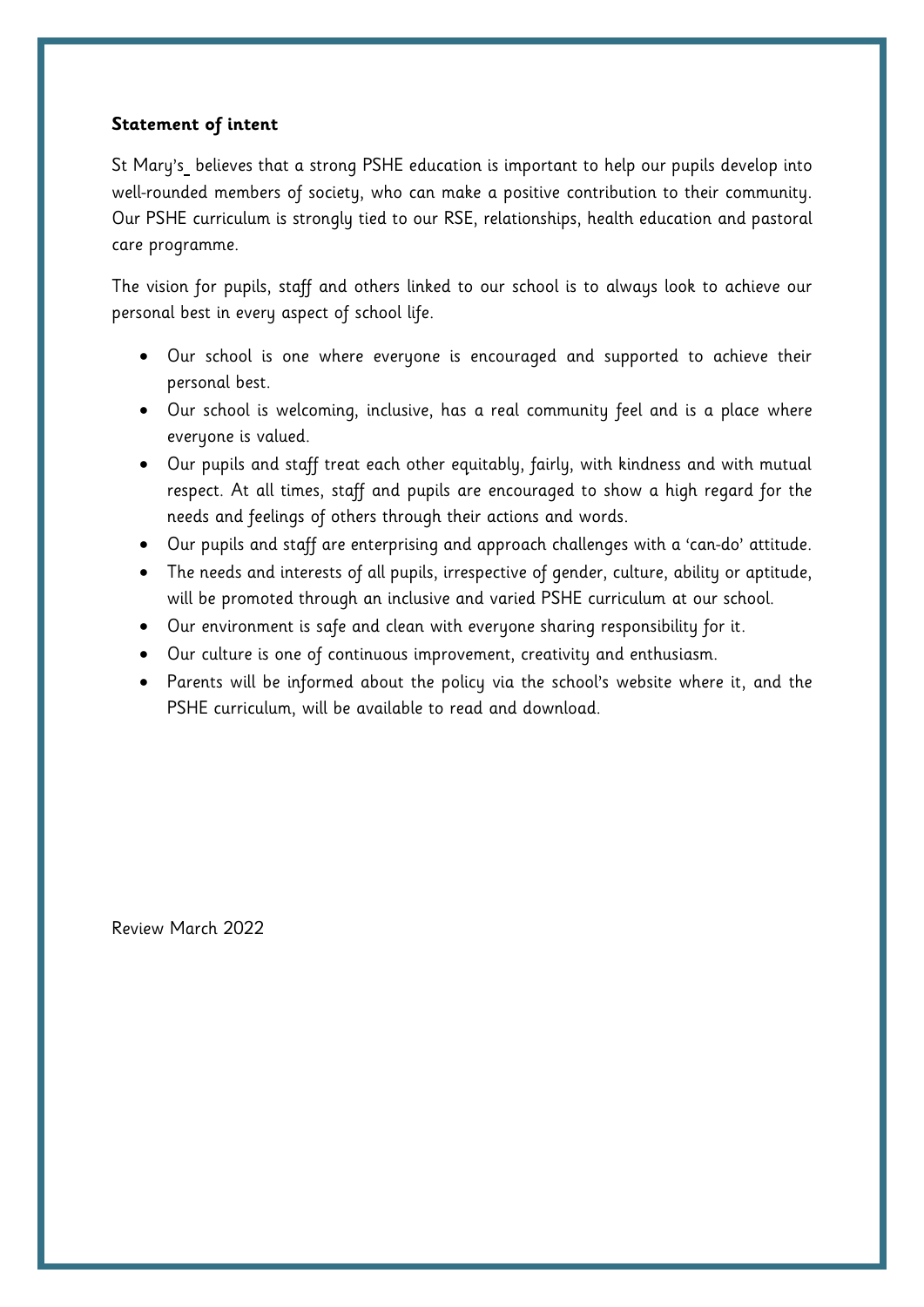# <span id="page-3-0"></span>**1. Legal framework**

- 1.1. This policy has due regard to legislation and statutory guidance, including, but not limited to the following:
	- Education Act 1996
	- Education Act 2002
	- Children and Social Work Act 2017
	- DfE (2019) 'Keeping children safe in education' (KCSIE)
	- DfE (2019) 'Relationships Education, Relationships and Sex Education (RSE) and Health Education'
	- DfE (2019) 'School and college security'
- 1.2. This policy will be followed in conjunction with the following school policies and procedures:
	- Complaints Procedures Policy
	- Primary Relationships and Health Education Policy
	- Child Protection and Safeguarding Policy

# <span id="page-3-1"></span>**2. Key roles and responsibilities**

- 2.1. The Academy Council has overall responsibility for the implementation of the school's PSHE Policy.
- 2.2. The Academy Council has overall responsibility for ensuring that the PSHE Policy, as written, does not discriminate on any grounds, including but not limited to age, disability, gender reassignment, marriage and civil partnership, race, religion or belief, sex, or sexual orientation.
- 2.3. Mrs Robertson has overall responsibility for reviewing the PSHE Policy annually.
- 2.4. Mrs Robertson has responsibility for handling complaints regarding this policy, as outlined in the school's Complaints Procedures Policy.
- 2.5. Mrs Robertson will be responsible for the day-to-day implementation and management of the PSHE Policy.
- 2.6. Mrs McPhail is responsible for liaising with other staff and professional agencies to devise a suitable scheme of work to ensure a comprehensive PSHE education that achieves the aims laid out in this policy.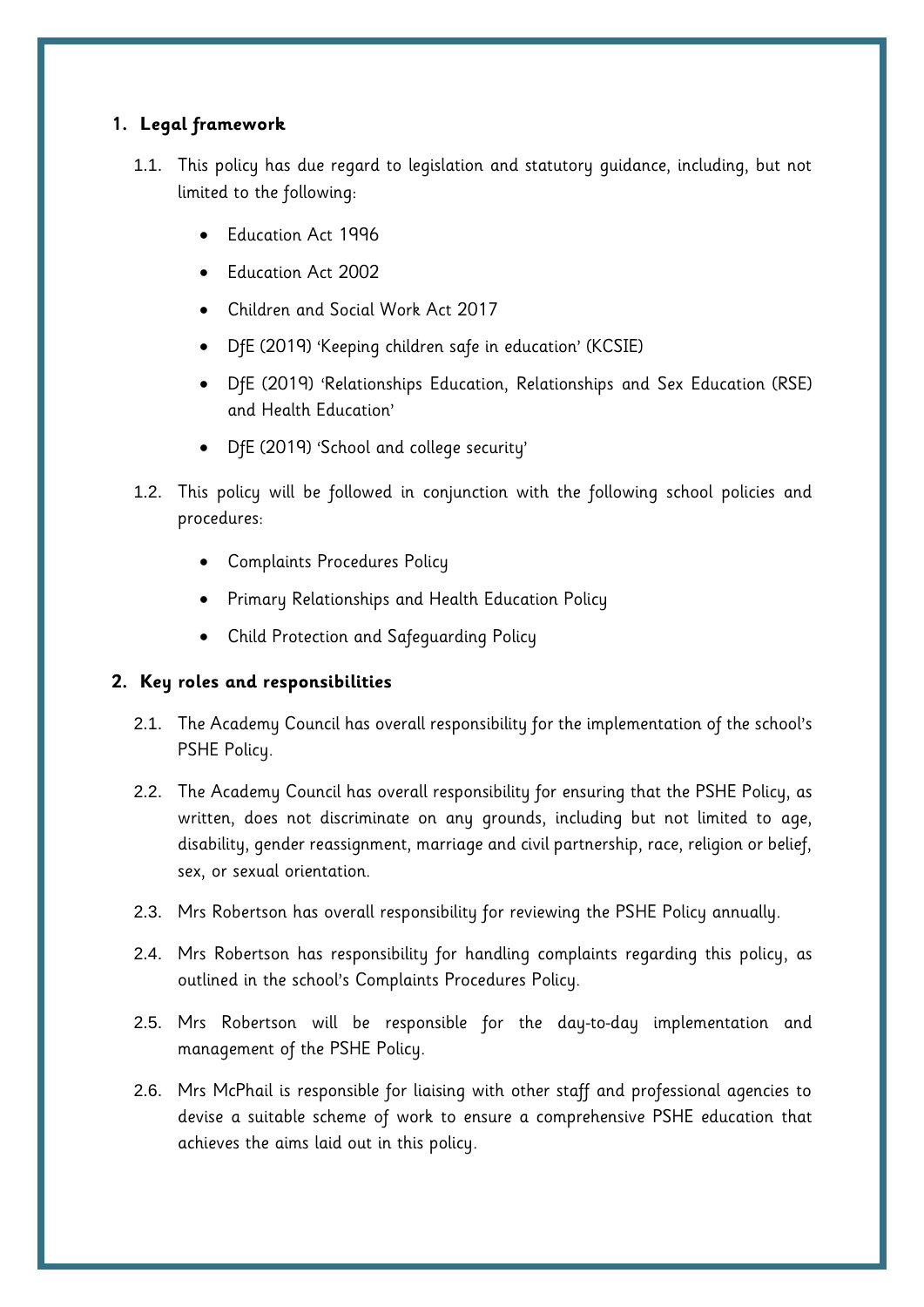- 2.7. The school will consult with parents to ensure that the RSE and relationships education elements of the PSHE curriculum reflect the needs and sensibilities of the wider school community.
- 2.8. The school will work with parents throughout the year and will ensure that parents are routinely kept informed about their right to withdraw their children from sex education (but not relationships or health education).
- 2.9. The school ensures that pupils are also involved in the creation of this policy through feedback, suggestion forms and/or class discussions.

# <span id="page-4-0"></span>**3. Aims of the PSHE curriculum**

- 3.1. Pupils will learn to do the following:
	- Understand what constitutes a healthy lifestyle.
	- Understand how to stay safe and behave online.
	- Understand the dangers they may face, both in and around school and beyond, and be provided with the means to keep themselves safe.
	- Understand the law and consequences of risky behaviours.
	- Develop responsibility and independence within school which they will take forward into society in their working lives.
	- Respect other people, in particular, learning to respect the different cultural/ethnic/religious/gendered viewpoints of others in our school community and the wider world.
	- Understand what constitutes 'socially acceptable' behaviour at school and in society.
	- Be a constructive member of society.
	- Understand democracy.
	- Develop good relationships with peers and adults.
	- Develop self-confidence, self-esteem and self-worth.
	- Make positive, informed choices as they make their way through life.
	- Understand that they have a right to speak up about issues or events, and to respect other's right to do the same.

# <span id="page-4-1"></span>**4. Teaching methods and learning style**

4.1. A range of teaching and learning styles are used to teach PSHE.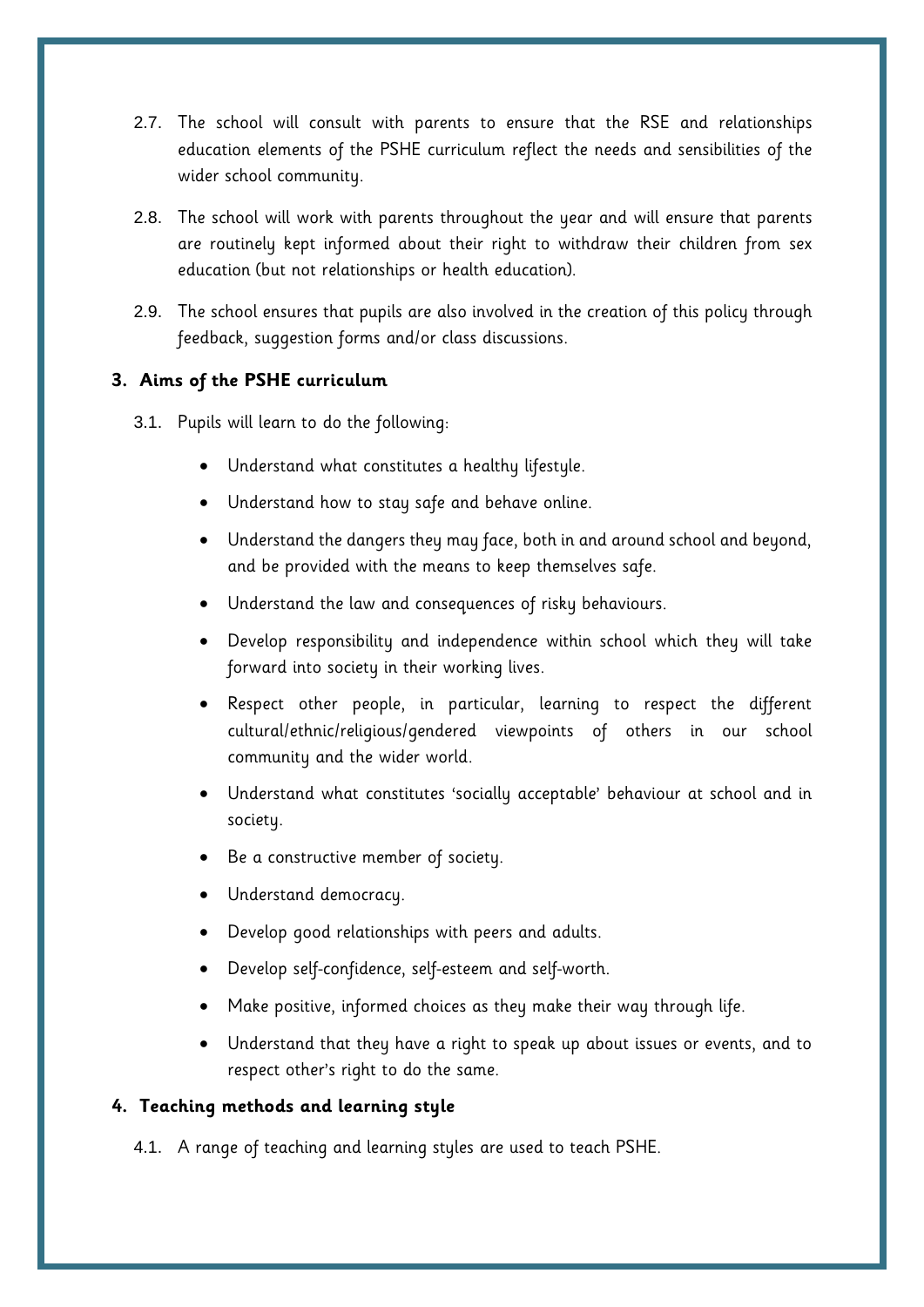- 4.2. Teaching is pupil-led with an emphasis on active learning techniques such as discussion and group work.
- 4.3. 'Ice-breaker' activities and clear ground rules regarding discussions are put in place to ensure a safe, supportive and positive learning environment. Examples of discussion guidelines include rules such as:
	- No crude language.
	- No raised voices/shouting.
	- No talking over people.
	- Show respect for another's views, even when disagreeing with them.
	- Keep comments subject-specific, as opposed to personal.
- 4.4. Pupils learn research and study techniques and can engage in investigations and problem-solving activities.
- 4.5. All pupils are encouraged to take part in charity work and volunteering, as well as organising school events such as assemblies and open evenings.
- 4.6. The school uses visiting speakers, such as health workers and the police, to broaden the curriculum and share their real-life experiences. Any such speakers are closely monitored by the class teacher who will use their professional judgement to end a speech if they consider it to contravene any of the aims of this policy or the values of our school.
- 4.7. The school consults with the local community on matters related to PSHE to ensure that local issues are covered in lessons.
- 4.8. Pupils' questions, unless inappropriate, are answered respectfully by teachers.

## <span id="page-5-0"></span>**5. Timetabling**

- 5.1. The school uses direct teaching via timetabled lessons.
- 5.2. PSHE is taught in discrete curriculum time, delivered by teachers or teaching assistants.
- 5.3. The school ensures cross-curricular learning where appropriate.
- 5.4. There is an element of PSHE in Wellbeing and the school will ensure that PSHE and the Wellbeing lead work together to ensure that pupils feel comfortable indicating that they may be vulnerable and at risk.

## <span id="page-5-1"></span>**6. Safeguarding, reports of abuse and confidentiality**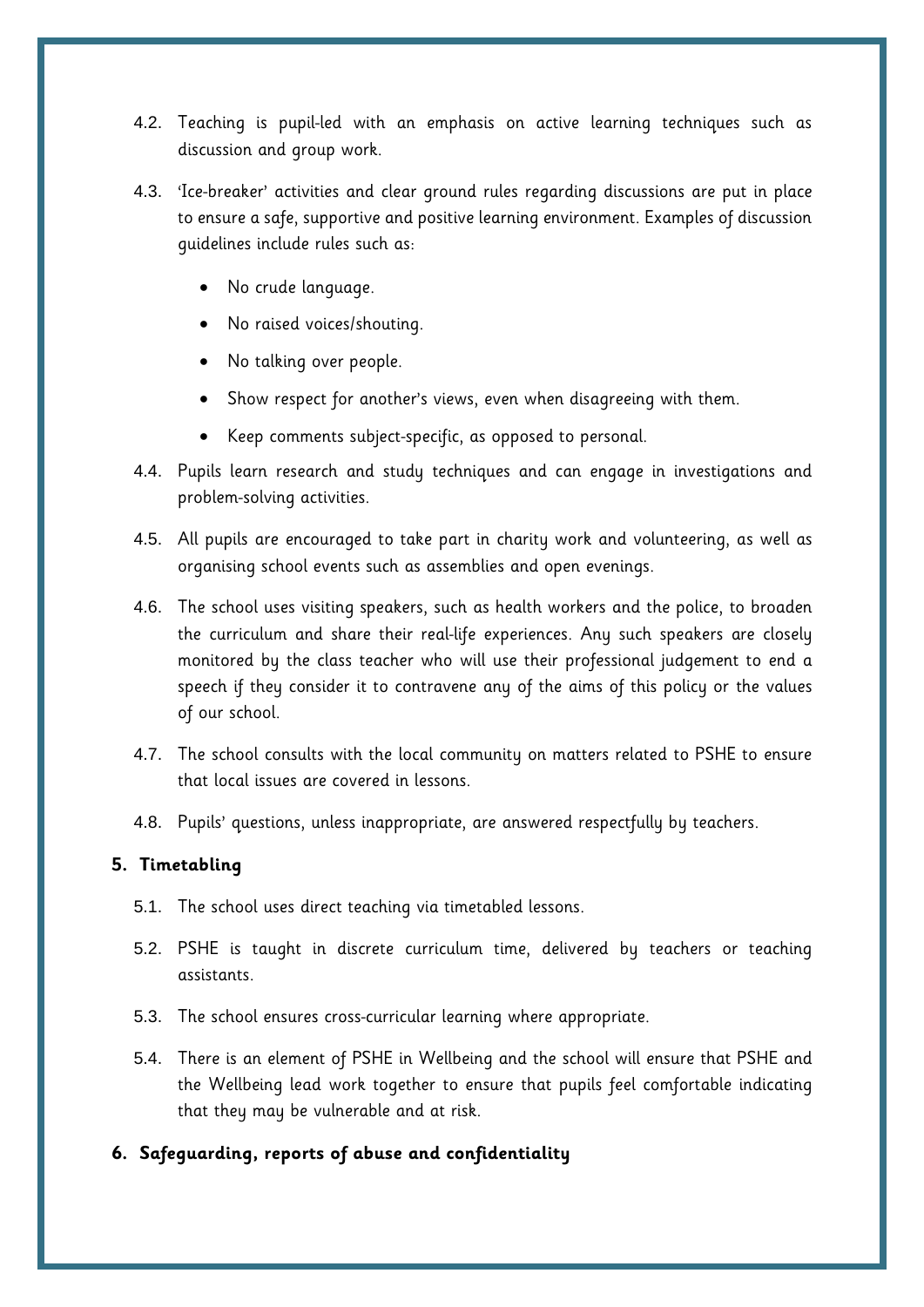- 6.1. All staff are aware of what constitutes peer-on-peer abuse. This is likely to include, but may not be limited to, the following:
	- Bullying (including cyberbullying).
	- Physical abuse, e.g. hitting, kicking, hair pulling.
	- Sexual violence, e.g. rape, assault by penetration and sexual assault.
	- Sexual harassment, e.g. sexual comments, online sexual harassment, jokes. These may be stand-alone or part of a broader pattern of abuse.
	- Up skirting (taking a picture under a person's clothes without their awareness, with the intention of viewing their genitals or buttocks to obtain sexual gratification, or cause humiliation, distress or harm.
	- Sexting
	- Initiation/hazing type violence and rituals.
- 6.2. All staff are aware of indicators, which may signal that children are at risk from, or are involved with serious violent crime. These may include:
	- Increased absence from school, changes in friendships/relationships with older individuals or groups, a significant decline in performance.
	- Signs of self-harm or a significant change in wellbeing.
	- Signs of assault or unexplained injuries.
	- New possessions or unexplained gifts could indicate that children have been approached by, or are involved with, individuals associated with criminal networks or gangs.
- 6.3. All staff are aware of the associated risks surrounding pupils' involvement in serious crime, and understand measures in place to manage these.
- 6.4. If staff have concerns regarding a child who may be at risk of or suffering from 'honour-based' violence (HBV) including forced marriage, they will speak to the DSL (or deputy). Where appropriate, they will activate local safeguarding procedures. As highlighted with section 74 of the Serious Crime Act 2015, in cases where FGM appears to have been carried out, teachers must personally report this to the police.
- 6.5. Staff are aware of KCSIE advice concerning what to do if a pupil informs them that they are being abused or neglected or are witnessing abuse. Staff are also aware of the appropriate levels of confidentiality. This means only involving those deemed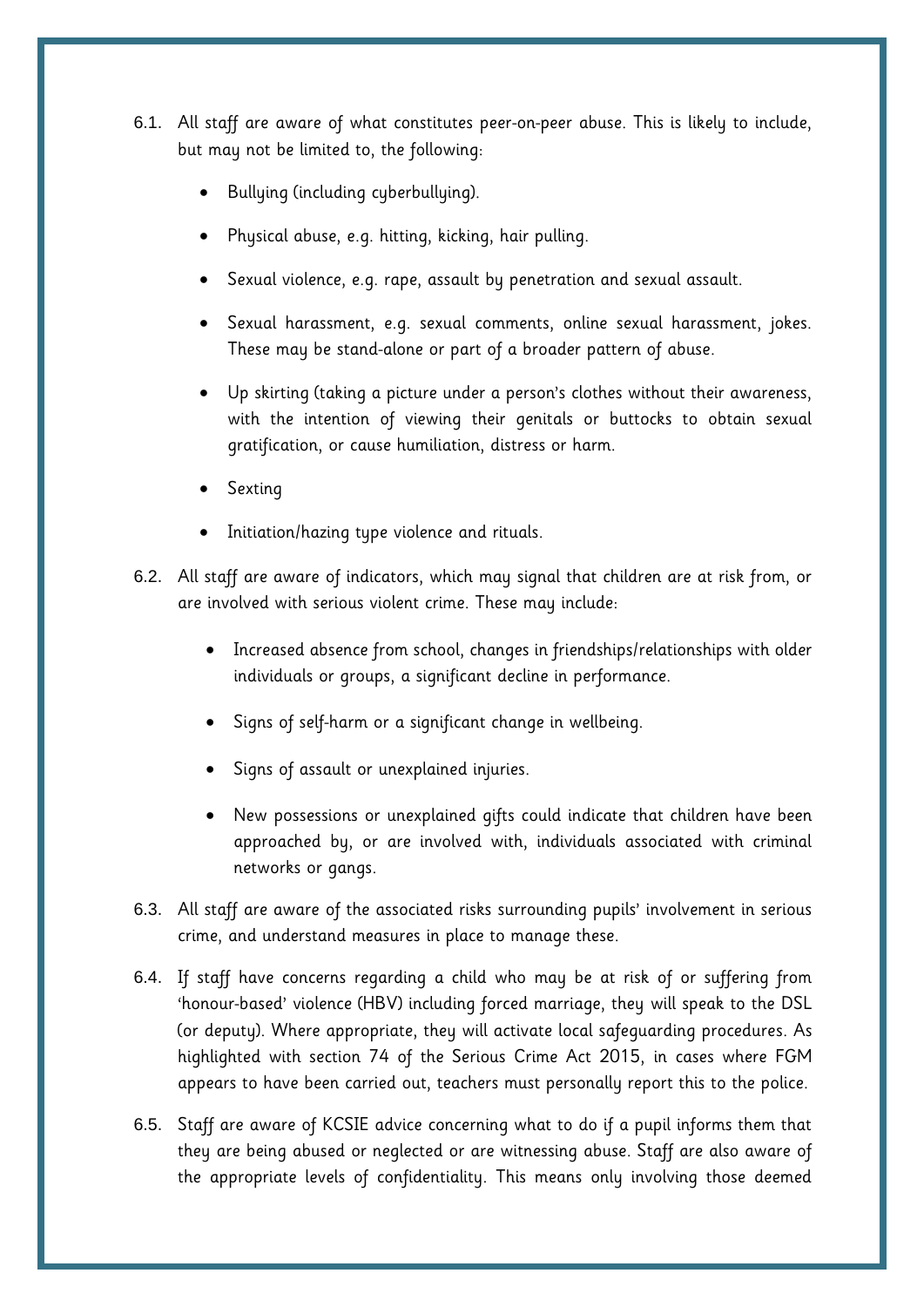necessary, such as the DSL (or deputy) and children's social care. Staff must never promise a child that they will not tell anyone about a report of abuse, as this ultimately may not be in the best interests of the child.

- 6.6. The school will involve the DSL (or deputy) in anything related to safeguarding. They can potentially provide knowledge of trusted, high quality local resources, links to the police and other agencies, and the knowledge of local issues that may be appropriate to address in lessons.
- 6.7. Every lesson reinforces that, if pupils have any sensitive/personal issues or wish to talk about any of the issues raised in the lesson; they are aware of how to raise concerns or make reports to their PSHE teacher or another member of staff about this, and how this will be handled. This also includes processes when they have concerns about a friend or peer.
- 6.8. The school invites external agencies to support the teaching of safeguarding-related subjects – they must agree in advance of the session how the external visitor will deal with safeguarding reports.
- 6.9. The school is aware that, when teaching new subjects, topics including self-harm and suicide may be raised by pupils. Teachers recognise the risks of encouraging or making suicide seem a more viable options for pupils, and avoid material being instructive rather than preventative. To prevent this, teachers avoid giving instructions or methods of self-harm or suicide and the use of emotive language, videos or images.

# **Article 34**

Governments must protect children from sexual abuse and exploitation.

## <span id="page-7-0"></span>**7. Tailoring PSHE**

- 7.1. The school uses discussions and other pre teaching tasks during initial PSHE lessons to ascertain 'where pupils are' in terms of their knowledge and understanding of various subjects. The teaching programme will then be adjusted to reflect the composition of the class with regards to this.
- 7.2. Teaching considers the ability, age, readiness and cultural backgrounds of all young people in the class and will be tailored accordingly.
- 7.3. Adaptations are made for those for whom English is a second language to ensure that all pupils can fully access PSHE educational provision.
- 7.4. All pupils with SEND receive PSHE education, with content and delivery tailored to meet their individual needs.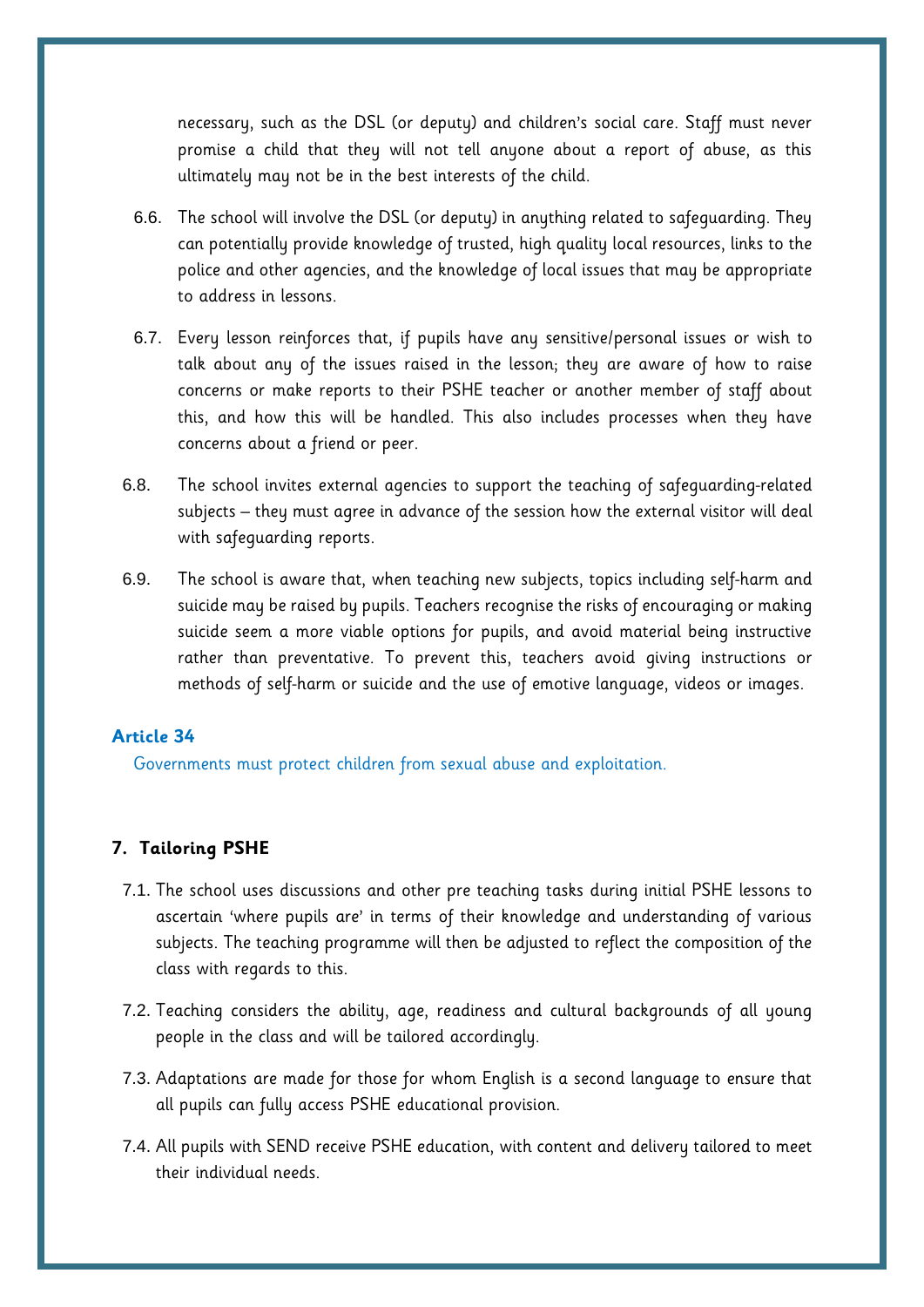7.5. The school will deliver relationships and health education as part of its timetabled PSHE programme, having due regard to the school's Primary Relationships and Health Education Policy.

# **8. KS1 and 2 programmes of study**

The PSHE programme of study will use the SCARF online resources which are centred on a values-based and a 'growth mindset' approach in order to promote positive behaviour, mental health, wellbeing, resilience and achievement. This follows the PSHE Association's question-based model Programme Builder. It is structured around an overarching question for each half term and begins in key stage 1 as 'What? and 'Who?'' questions and builds throughout Key Stage 2 into 'Why?' and 'How?' questions. The three core themes from the Programme of Study are fully covered: Health and Wellbeing, Relationships and Living in the Wider World. Teaching builds according to the age and needs of the pupils throughout the primary phase with suggested developmentally appropriate learning objectives given to respond to each key question.

# **Families and people who care for me**

8.1. Pupils will be taught the following:

- The importance of families for children when growing up, as they can provide love, security and stability
- The characteristics of healthy family life, commitment to each other, including in times of difficulty, protection and care for children and other family members, the importance of spending time together and sharing each other's lives
- That others' families within the school or in the wider world may look different from their own, but those differences should be respected, and know that other children's families are also characterised by love and care
- That stable, caring relationships, which may be of different types, are at the heart of happy families, and are important for children's security growing up
- That marriage represents a formal and legally recognised commitment between two people which is meant to be lifelong
- How to recognise if family relationships are making them feel unhappy or unsafe, and how to seek help or advice from others if needed

# **Caring friendships**

8.2. Pupils will be taught the following: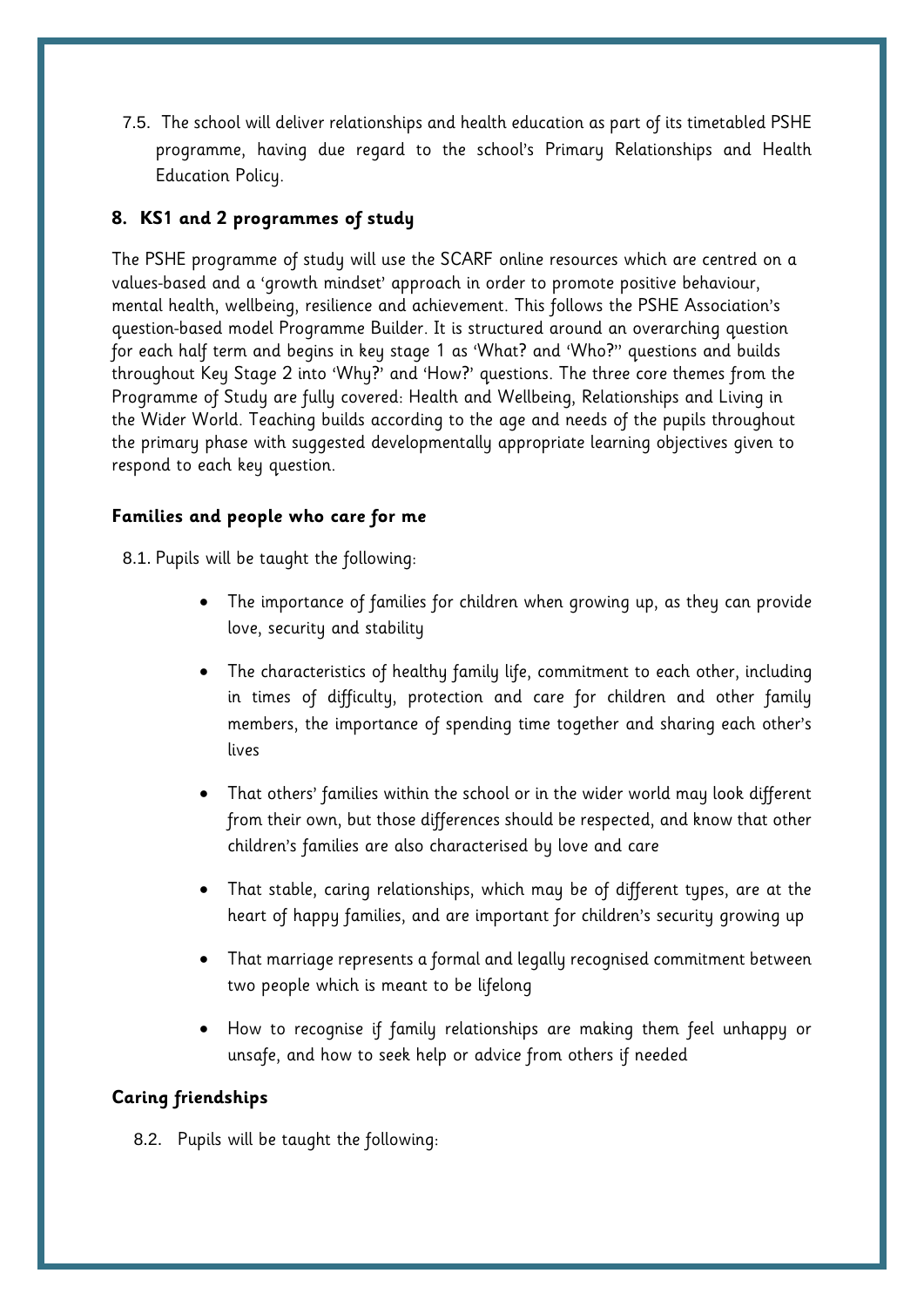- The importance of friendships in making us feel happy and secure, and how people choose and make friends
- The characteristics of friendships, such as mutual respect, truthfulness, trustworthiness, loyalty, kindness, generosity, trust, sharing interests and experiences, and support with problems and difficulties
- That healthy friendships are positive and welcoming towards others, and do not make others feel lonely and excluded
- That most friendships have ups and downs, which can often be worked through so that the friendship can be repaired or even strengthened, and that resorting to violence is never right
- How to recognise who to trust and not to trust, how to judge when a friendship causes them to feel unhappy or uncomfortable, managing conflict, how to manage these situations and how to seek help or advice from others if needed

# **Respectful relationships**

- 8.3. Pupils will be taught the following:
	- The importance of respecting others, even when they differ from them (for example, physically, in character, personality or backgrounds), or make different choices or have different preferences or beliefs
	- Practical steps they can take in a range of different contexts to improve/support respectful relationships
	- The conventions of courtesy and manners
	- The importance of self-respect and how this links to their own happiness
	- That in schools and in wider society they can expect to be treated with respect by others, and should show this respect to others in return, including those in positions of authority
	- About different types of bullying (including cyberbullying), the impacts of bullying, responsibilities of bystanders (primarily reporting bullying to an adult) and how to get help
	- What a stereotype is, and how these can be unfair, negative or destructive
	- The importance of permission-seeking and giving in relationships with friends, peers and adults

## **Online relationships**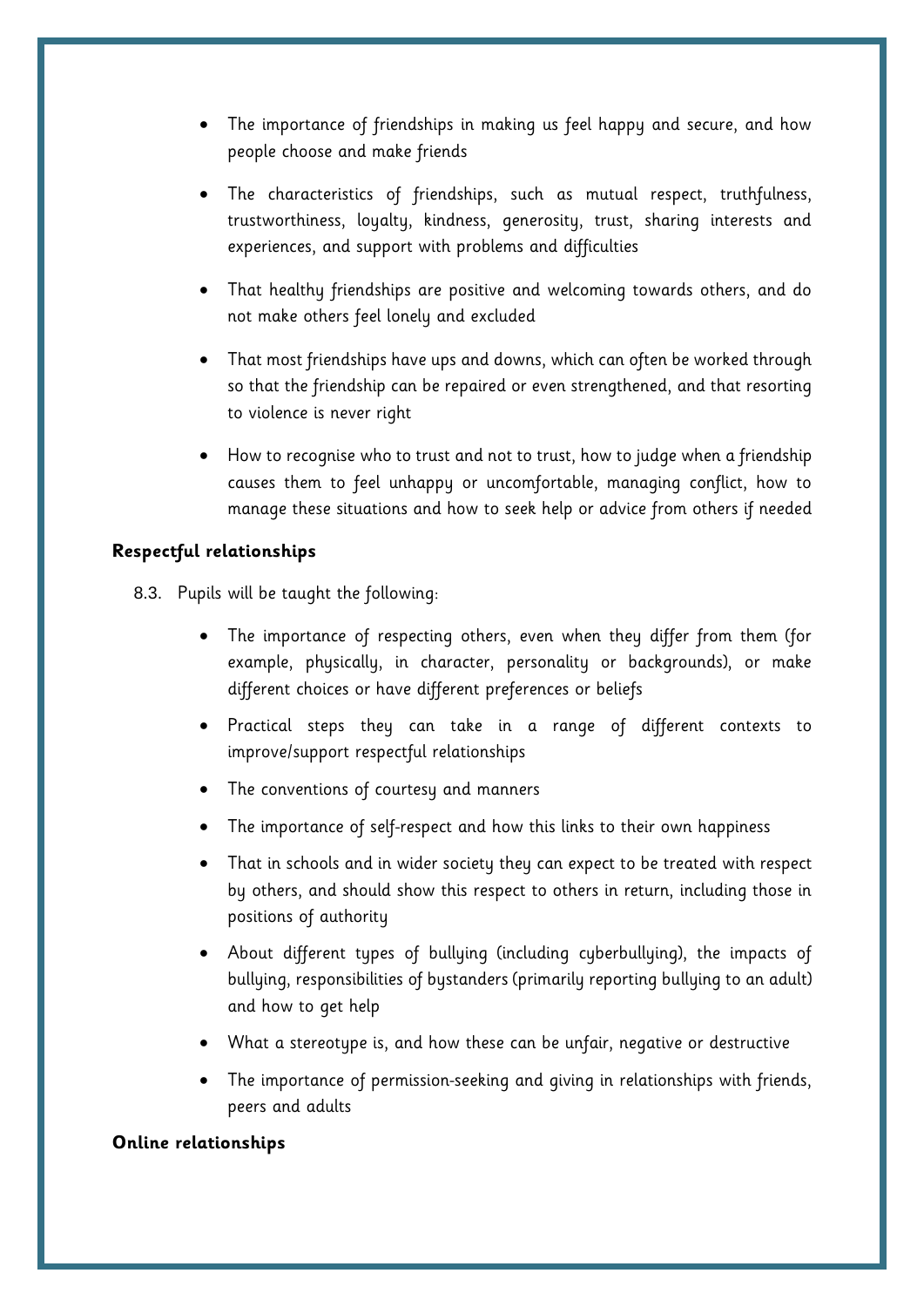- 8.4. Pupils will be taught the following:
	- That sometimes people behave differently online or pretend to be someone they are not
	- That the same principles apply to online relationships as face-to-face relationships, including the importance of respect for others online (including when anonymous)
	- The rules and principles for keeping safe online, recognising risks, harmful content and contact, and how to report them
	- How to critically consider their online friendships and sources of information including awareness of the risks associated with people they have never met
	- How information and data is shared and used online

# **Being safe**

- 8.5. Pupils will be taught the following:
	- What sorts of boundaries are appropriate in friendships with peers and others (including online contexts)
	- About the concept of privacy and the implications of it from both children and adults; including that it is not always right to keep secrets in relation to being safe
	- That each person's body belongs to them, and the differences between appropriate and inappropriate/unsafe physical, and other forms of, contact
	- How to respond safely and appropriately to adults they encounter (in all contexts, including online) whom they do not know
	- How to recognise and report feeling bad or unsafe around an adult
	- How to ask for advice or help for themselves or others, and to persist until heard
	- How to report concerns or abuse, and the vocabulary needed to do so
	- About the dangers they may face, both in and around school and beyond, and how they can keep themselves safe.
	- Where to get advice, e.g. family, school, other sources

# **Mental wellbeing**

8.6. Pupils will be taught the following: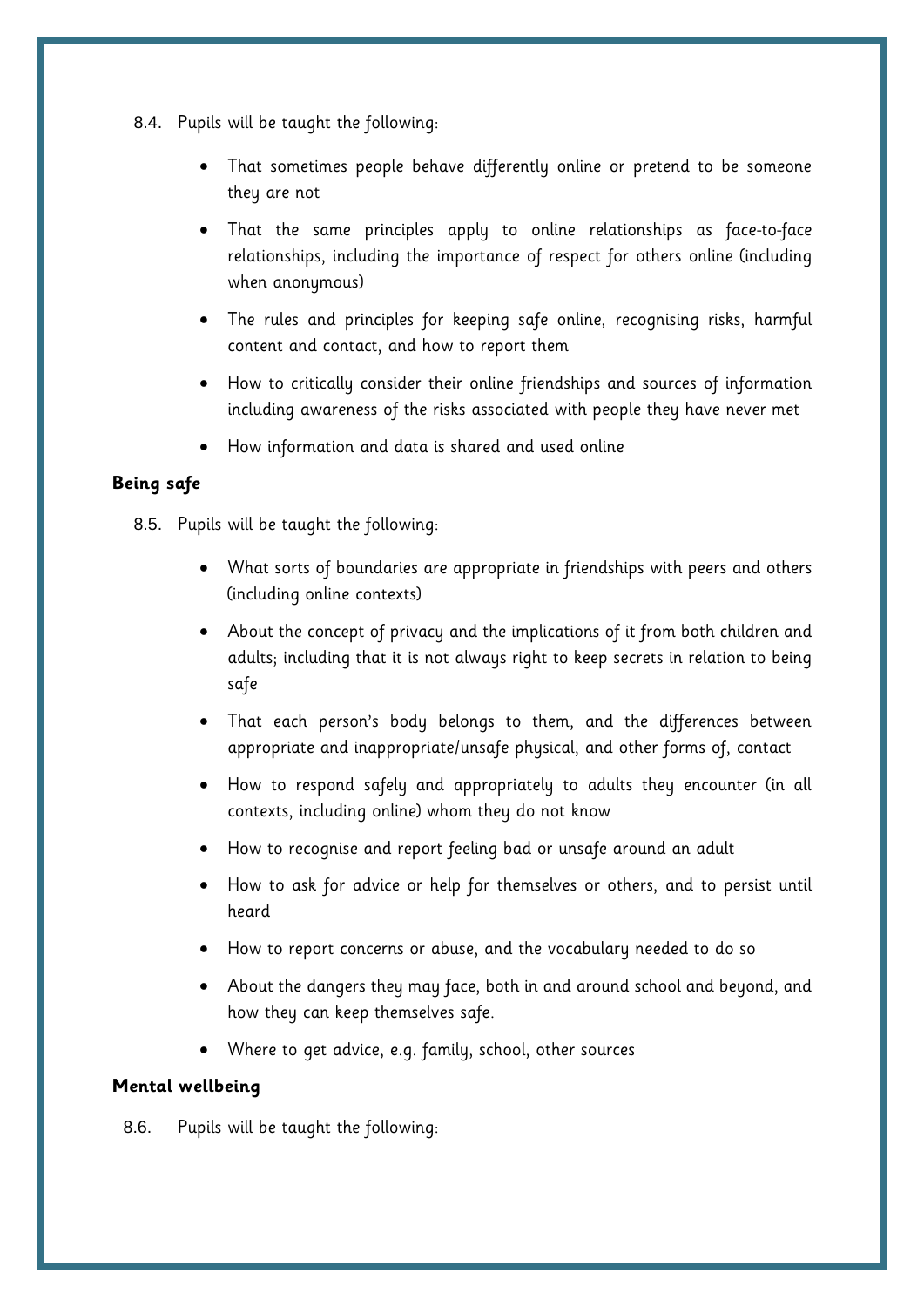- That mental wellbeing is a normal aspect of daily life, in the same way as physical health
- That there is a normal range of emotions (e.g. happiness, sadness, anger, fear, nervousness, surprise) and scale of emotions that all humans experience in relation to different experiences and situations
- How to recognise and talk about their emotions, including having varied vocabulary of words to use when talking about their own and others' feelings
- How to judge whether what they are feeling and how they are behaving is appropriate and proportionate
- The benefits of physical exercise, time outdoors, community participation, voluntary and service-based activity on mental wellbeing and happiness
- Simple self-care techniques, such as the importance of rest, spending time with family and friends and the benefits of hobbies and interests
- Isolation and loneliness can affect children and so it is very important for children to discuss their feelings with an adult and seek support
- That bullying (including cyberbullying) has a negative and often lasting impact on mental wellbeing
- Where and how to seek support (including recognising the triggers for seeking support), including whom in the school they should contact if they are worried about their own or someone else's mental wellbeing or ability to control their emotions (including issues arising online)
- It is common for people to experience mental ill health. For many of these people, the problems can be resolved if the right support is made available, especially if accessed early enough
- Mindfulness practices in KS2 to support mental wellbeing

## **Internet safety and harms**

- 8.7. Pupils will be taught the following:
	- How the internet acts as an integral part of life for most people, with many benefits
	- About the benefits of rationing time spent online, the risks of spending excessive time on electronic devices and the impact of positive and negative content online on their own and others' mental and physical wellbeing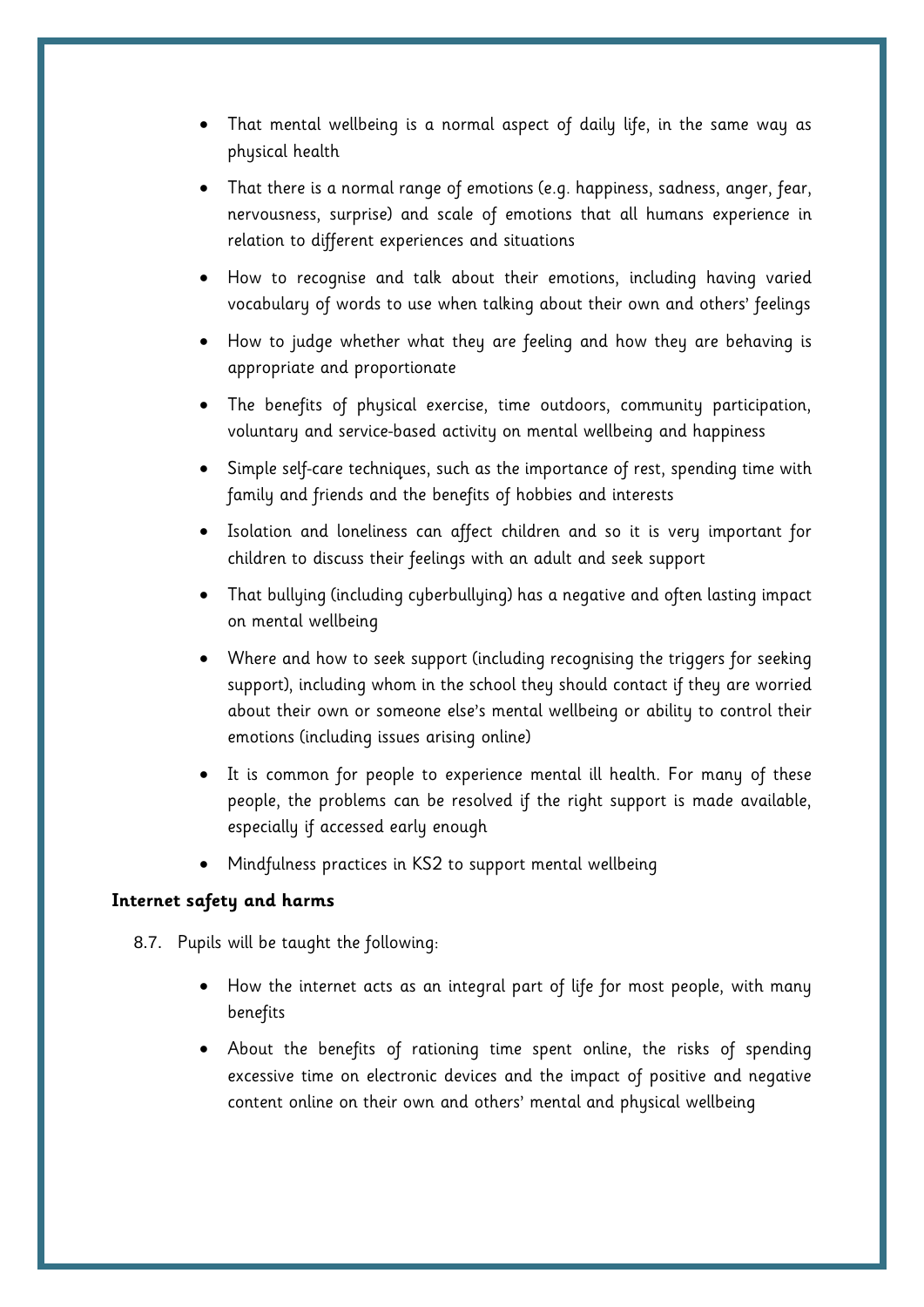- How to consider the effect of their online actions on others and know how to recognise and display respectful behaviour online and the importance of keeping personal information private
- Why social media, some computer games and online gaming, etc. are age restricted
- That the internet can also be a negative place where online abuse, trolling, bullying and harassment can take place, which can have a negative impact on mental health
- How to be a discerning consumer of information online, recognising that information (including that from search engines) is ranked, selected and targeted
- Where and how to report concerns and get support concerning issues online

# **Physical health and fitness**

- 8.8. Pupils will be taught the following:
	- The characteristics and mental/physical benefits of leading an active lifestyle
	- The importance of including regular exercise into daily and weekly routines and how to achieve this; for example, walking or cycling to school, a daily active mile or other forms of regular, vigorous exercise
	- The risks associated with leading an inactive lifestyle (including obesity)
	- How and when to seek support, such as which adults to speak to in school if they have health concerns

# **Healthy eating**

- 8.9. Pupils will be taught the following:
	- What constitutes a healthy diet (including understanding calories and other nutritional content)
	- The principles of planning/preparing a range of healthy meals
	- The characteristics of a poor diet and risks associated with unhealthy eating (such as obesity and tooth decay) and other behaviours (such as the impact of alcohol on diet or health)

# **Drugs, alcohol and tobacco**

8.10. Pupils will be taught the following: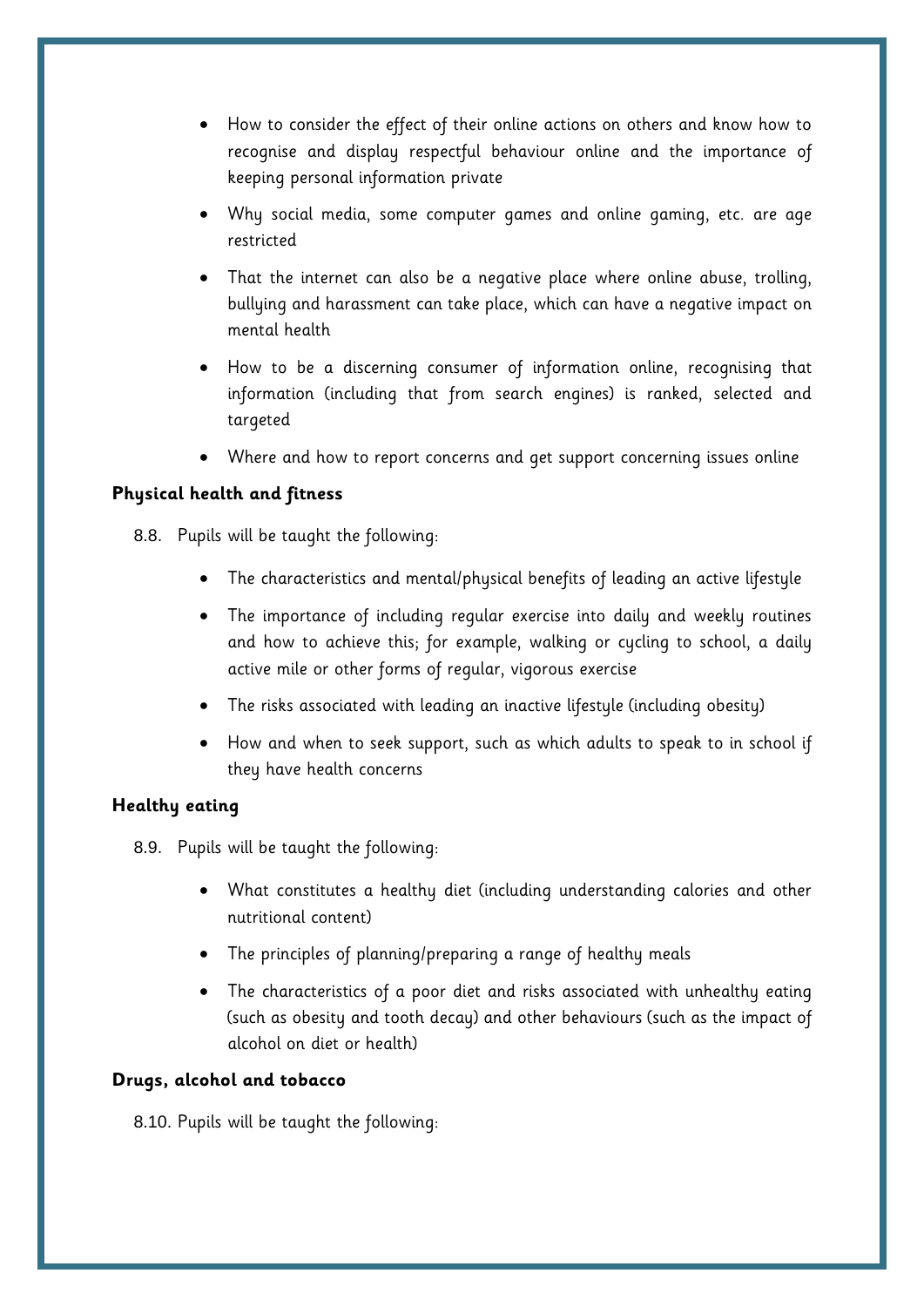• The facts about legal/illegal harmful substances and associated risks, including smoking, alcohol use and drug-taking

Article 33

Governments must protect children from the use of illegal drugs.

## **Health and prevention**

8.11. Pupils will be taught the following:

- How to recognise early signs of physical illness, such as weight loss or unexplained changes to the body
- About safe/unsafe exposure to the sun, and how to reduce the risk of sun damage, including skin cancer
- The importance of sufficient good quality sleep for good health and that a lack of sleep can influence weight, mood and ability to learn
- About dental health and the benefits of good oral hygiene and dental flossing, such as regular check-ups at the dentist
- About personal hygiene and germs including bacteria, viruses, how they are spread and treated, and the importance of handwashing
- The facts and science relating to allergies, immunisation and vaccination

# **Basic first aid**

- 8.12. Pupils will be taught the following:
	- How to make a clear and efficient call to emergency services if necessary
	- Concepts of basic first aid, for example dealing with common injuries, including head injuries

## **Changing adolescent body**

8.13. Pupils will be taught the following:

- Key facts about puberty and the changing adolescent body, particularly from age 9 through to age 11, including physical and emotional changes
- About menstrual wellbeing and key facts concerning the menstrual cycle

## **Economic wellbeing and being a responsible citizen**

8.14. Pupils will be taught the following: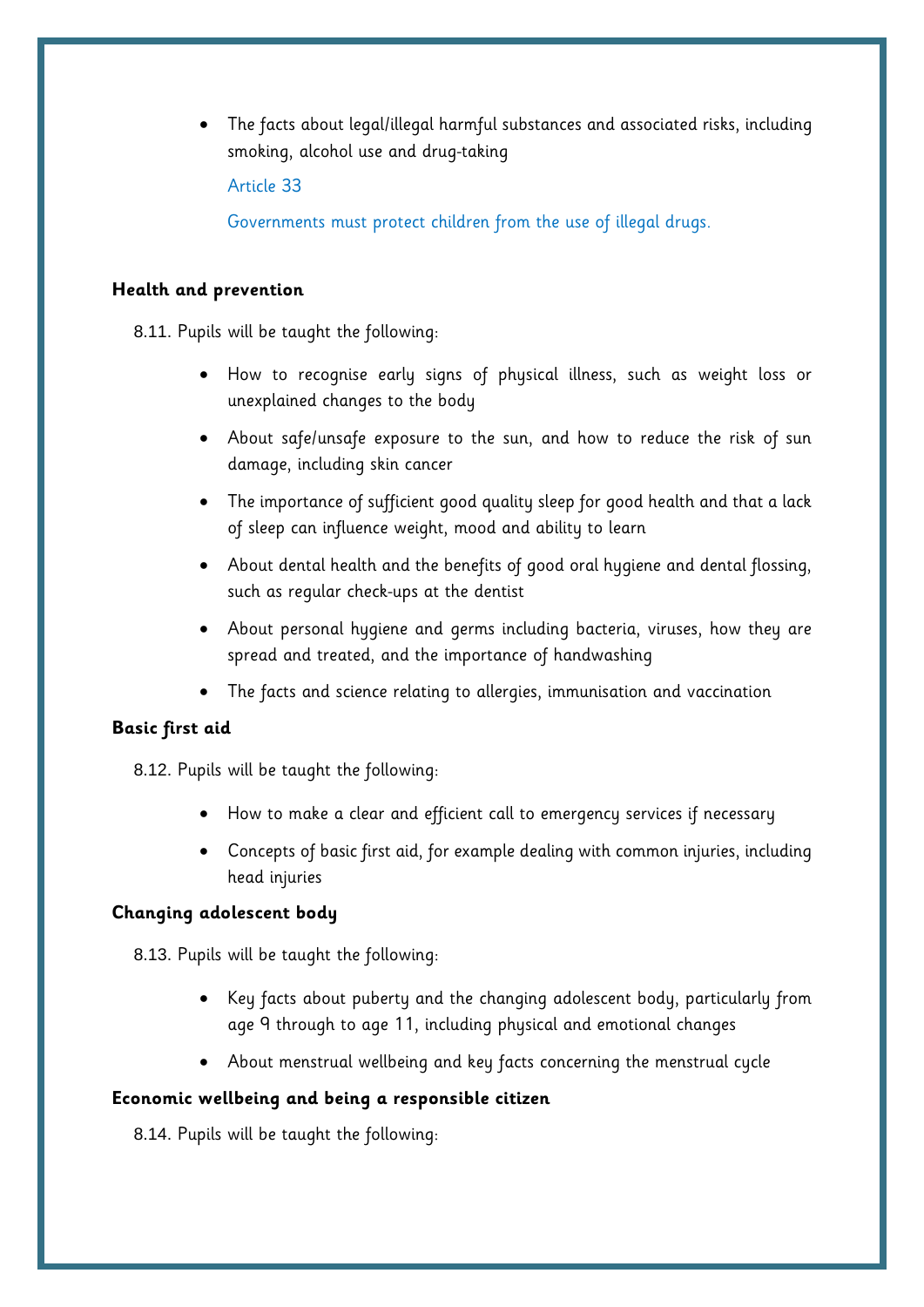- How to contribute to the life of the classroom, and how to help create and follow group and class rules
- That everyone has individual needs and the responsibilities to meet them (such as being able to take turns, share, and understand the need to return things that have been borrowed)
- That they belong to various groups and communities such as family and school
- What improves and harms their local, natural and built environments and about some of the ways people look after them
- The different purposes for using money, including concepts of spending and saving, managing money, being a critical consumer and how money comes from different sources
- The role money plays in their lives including how to manage money, keep it safe, make informed choices about spending money and what influences those choices
- How to research, discuss and debate topical issues, problems and events relating to health and wellbeing and offer their recommendations to appropriate people
- Why and how rules and laws that protect themselves and others are made and enforced, why different rules are needed in different situations and how to take part in making and changing rules
- To understand that human rights apply to everyone, and that children have their own special rights set out in the United Nations Declaration of the Rights of the Child
- That universal rights are there to protect everyone and have primacy both over national law and family and community practices
- To know that there are some cultural practices which are against British law and universal human rights, such as FGM
- To realise the consequences of anti-social and aggressive behaviours such as bullying and discrimination of individuals and communities
- That there are different kinds of responsibilities, rights and duties differ at home, school, in the community and towards the environment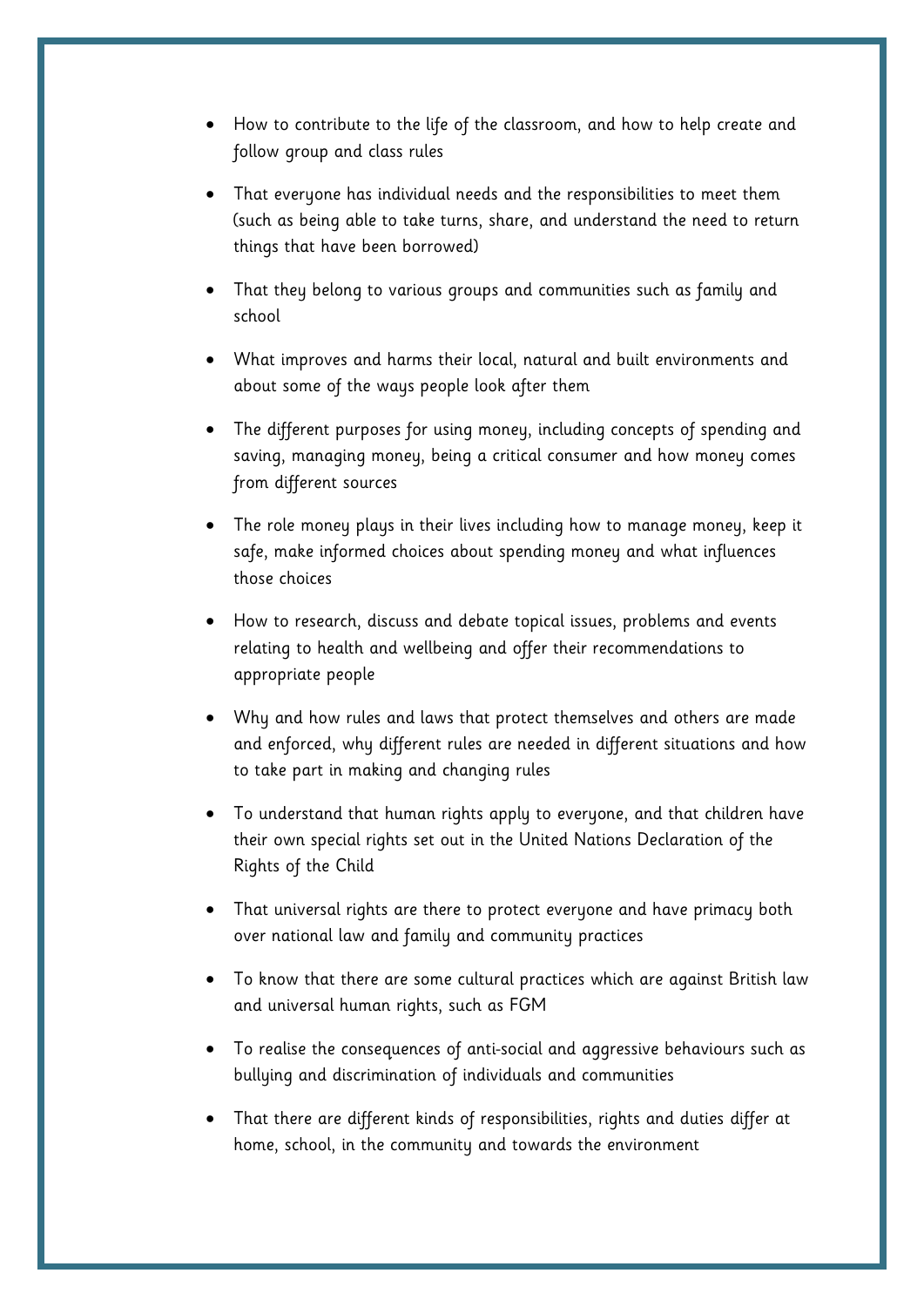- To resolve differences by considering alternatives, seeing and respecting others' points of view, making decisions and explaining choices
- Recognising what being part of a community means, and about the varied institutions that support communities locally and nationally
- To recognise the role of voluntary, community and pressure groups, especially in relation to health and wellbeing
- To appreciate the range of national, regional, religious and ethnic identities in the UK
- To consider the lives of people living in other places, and people with different values and customs
- An initial understanding of the concepts of 'interest', 'loan', 'debt', and 'tax' (e.g. their contribution to society through the payment of VAT)
- That resources can be allocated in different ways and that these economic choices affect individuals, communities and the sustainability of the environment
- About enterprise and the skills that make someone 'enterprising'
- To explore and critique how the media present information

# <span id="page-15-0"></span>**9. Assessment**

- 9.1. The school sets the same high expectations of the quality of pupils' work in PSHE as for other areas of the curriculum. A strong curriculum will build on knowledge pupils have previously acquired, including from other subjects, with regular feedback on their progress.
- 9.2. Lessons are planned to ensure pupils of differing abilities, including the most able, are suitably challenged. Teaching is assessed, identifying where pupils need extra support or intervention.
- 9.3. Personal attributes, so central to PSHE education, are arguably the hardest aspects of learning to assess. It is difficult for teachers to accurately assess a pupil's self confidence or sense of their own identity and values. However, pupils themselves will be able to judge, for instance, whether they feel more confident, or have a firmer sense of their own beliefs and opinions than they did before a particular series of lessons. Such personal reflection in PSHE education lessons is essential, so ensuring pupils have time and space within the lessons to reflect on this, either privately or through discussion, is a vital part of the assessment process. Assessing learning in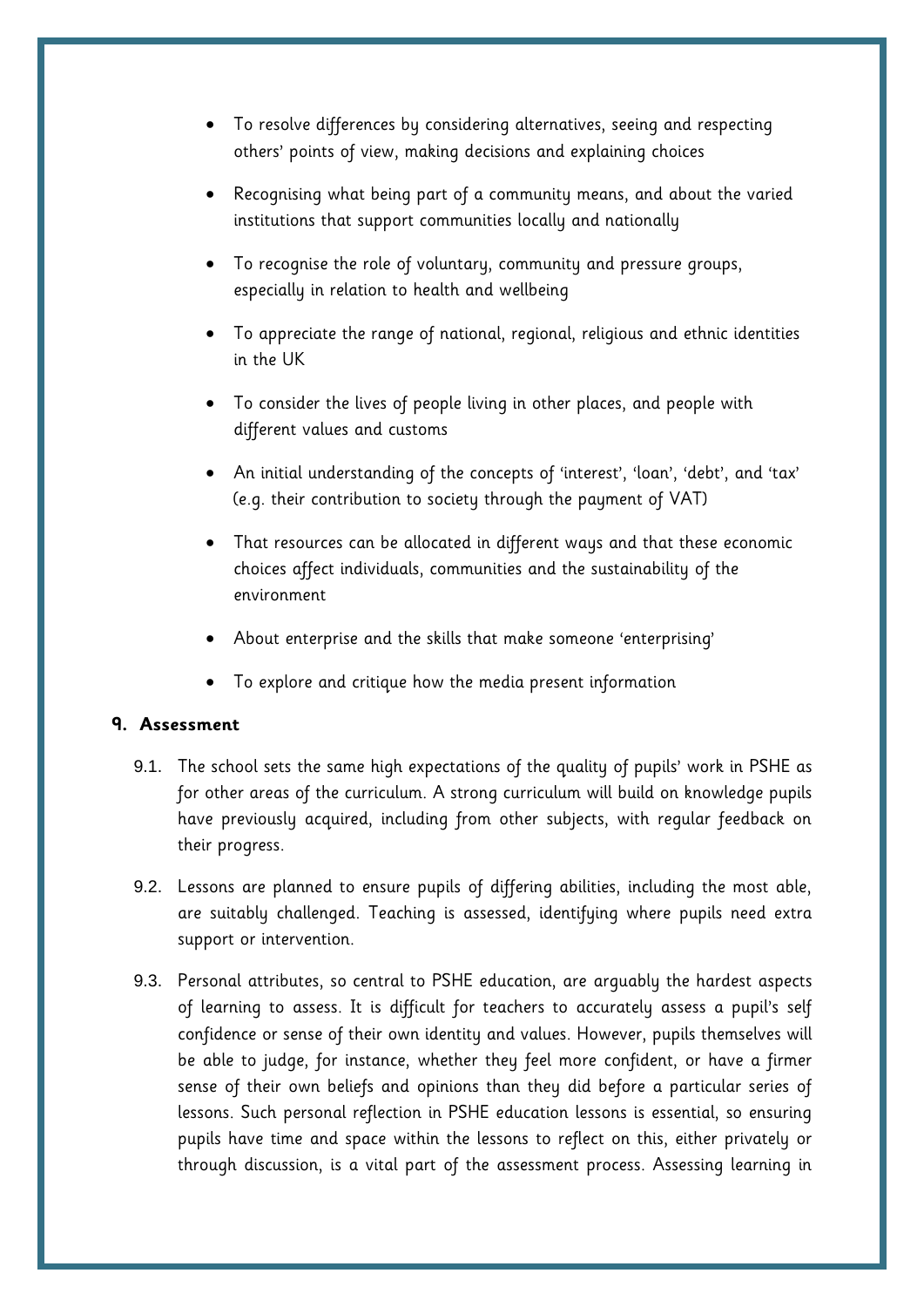PSHE education must therefore use a combination of teacher assessment and pupil self- and peer assessment.

- 9.4. It would be inappropriate for assessment in PSHE education to be about grades, or about passing or failing. The model of assessment that is most meaningful in PSHE education is ipsative assessment. Ipsative assessment compares where a pupil is at the end of a lesson or series of lessons against where they were before the lesson(s), in a similar way to an athlete measuring today's performance against their own previous performance. So the benchmark against which progress is measured is the pupil's own starting point, not the performance of others or the requirements of an exam syllabus.
- 9.5. Pupils' knowledge and understanding is assessed through formative assessment methods such as tests, written assignments, discussion groups and quizzes, in order to monitor progress. Please see Appendix 1 for further examples of assessment opportunities.

#### <span id="page-16-0"></span>**10.Monitoring and review**

- 10.1. This policy will be reviewed by the Mrs Robertson on an annual basis.
- 10.2. Any changes to this policy will be communicated to all staff and other interested parties.
- 10.3. The next scheduled review date for this policy is March 2022.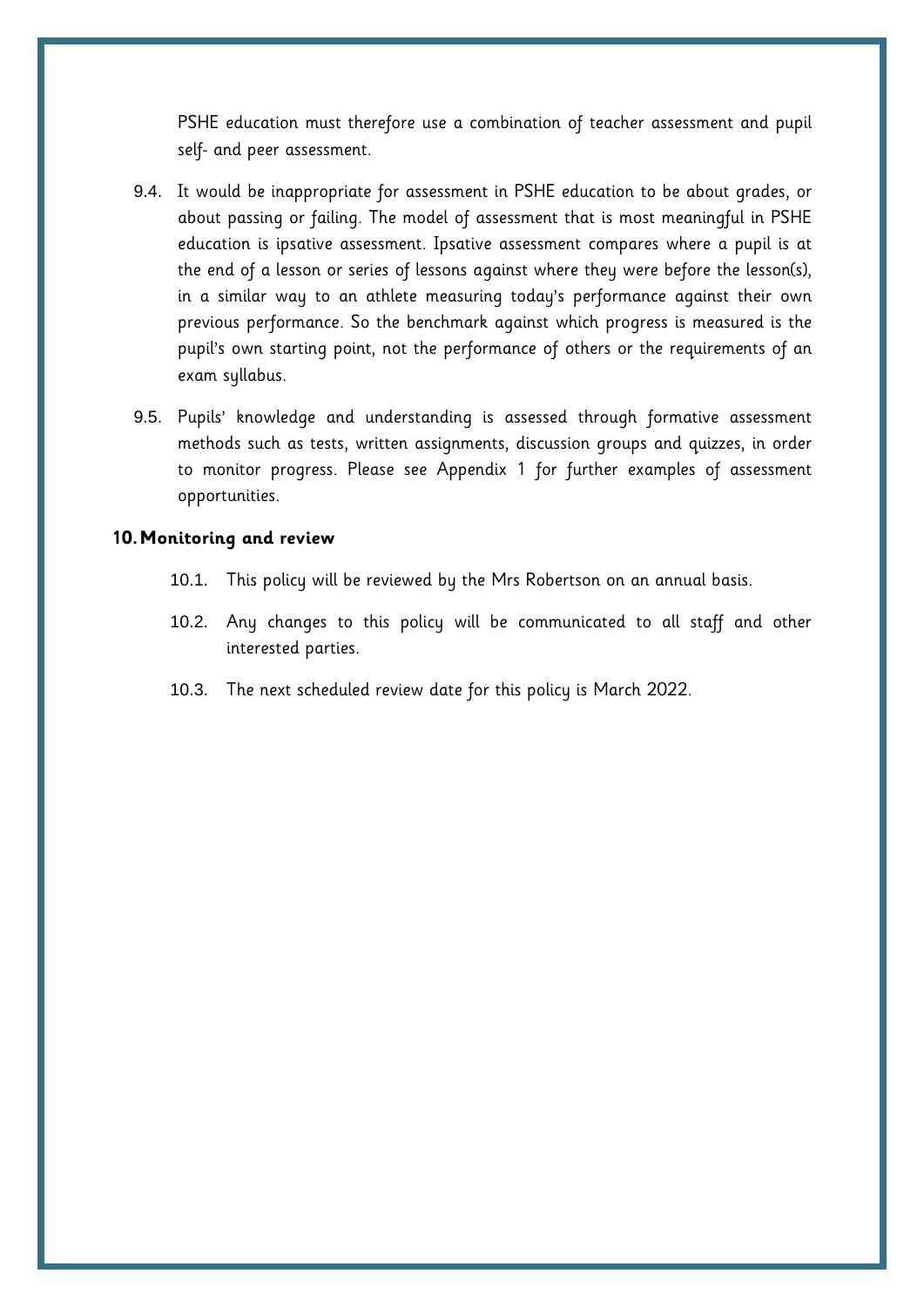#### Appendix 1:

#### A MODEL FOR ASSESSMENT IN A LESSON OR SERIES OF LESSONS:

Baseline assessment PSHE education covers issues and areas of life which children and young people will be affected by in different ways and at different times. As such we cannot make any assumptions based on pupils' age or year group about their existing knowledge, understanding, attributes, skills, strategies, beliefs and attitudes. So to assess learning and progress effectively, it is important to carry out a baseline assessment before teaching anything new.

As pupils' learning in topics such as healthy eating, online safety, relationships and so on will come from a number of sources, we can only see whether they have made progress in their learning if we have established the knowledge, understanding, attributes, skills, strategies, beliefs and attitudes they had before any new teaching took place. The learning we wish to assess will relate to the pupils' attributes and skills, as well as their knowledge and understanding related to the topic. Pupils' existing knowledge and understanding is often the easiest learning to assess but whilst gauging pupils' existing skills, strategies, attitudes, beliefs and attributes can never be an exact science, there are activities that provide an insight into their starting point.

Some examples of activities that lend themselves well to baseline assessment in PSHE education are outlined below. The elements of learning for which they are more or less useful will of course depend upon the exact nature of the activity and its context, so these are given for guidance only and are not definitive.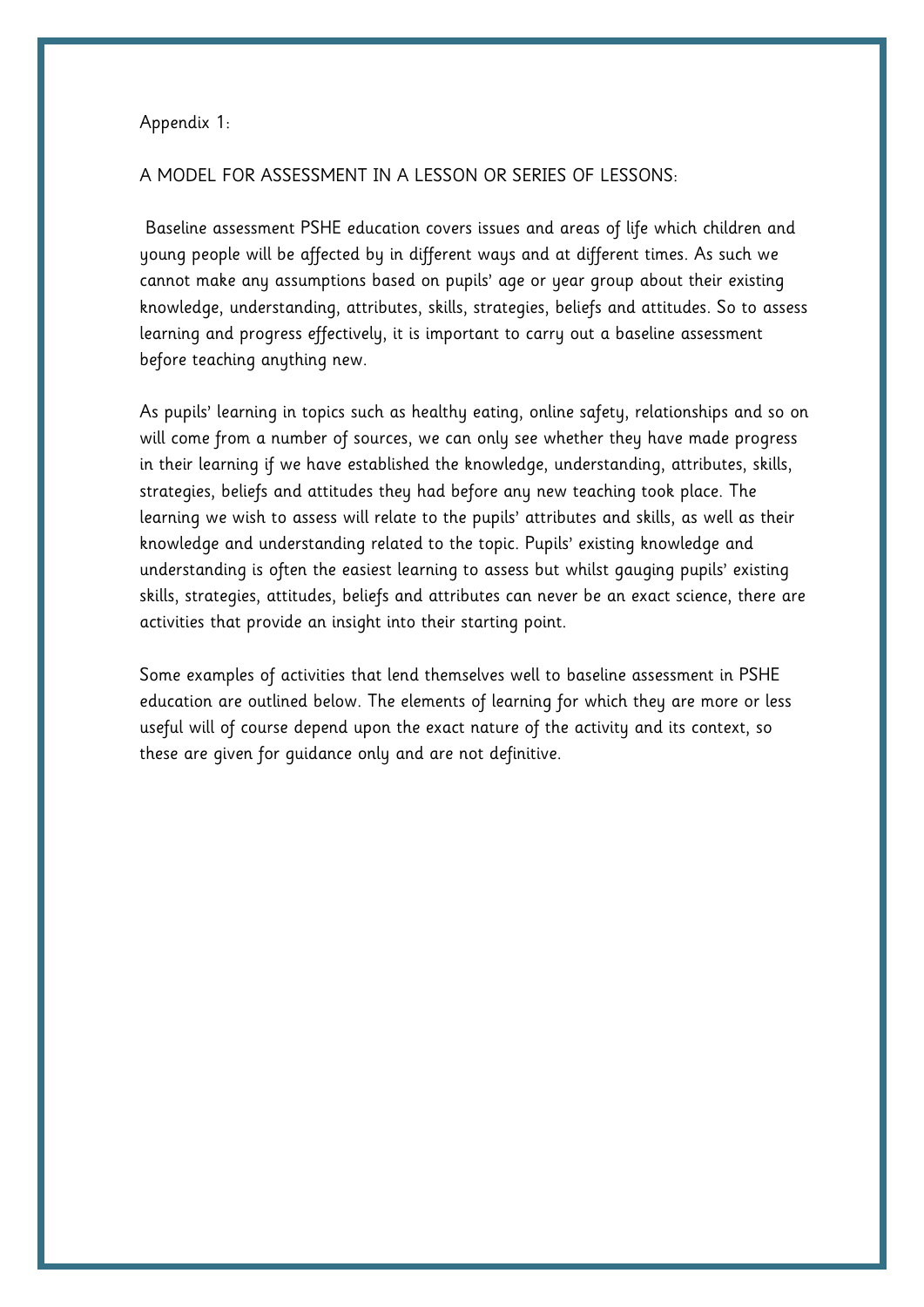| Baseline assessment activity:                                                                                                                                          | More useful for assessing:                                                                                          | Less useful for assessing:                                       |
|------------------------------------------------------------------------------------------------------------------------------------------------------------------------|---------------------------------------------------------------------------------------------------------------------|------------------------------------------------------------------|
| Questioning                                                                                                                                                            | Knowledge, understanding, attitudes, beliefs, strategies,<br>pupils' questions relating to the topic                | Skills, attributes                                               |
| Discussion                                                                                                                                                             | Knowledge, understanding, attitudes, beliefs, strategies,<br>pupils' questions relating to the topic                | Skills, attributes                                               |
| <b>Brainstorming</b>                                                                                                                                                   | Knowledge, understanding, attitudes, beliefs                                                                        | Skills, strategies, attributes                                   |
| Role-play, hot-seating, freeze-frame and other<br>drama techniques                                                                                                     | Skills, strategies, attributes, attitudes                                                                           | Knowledge, understanding                                         |
| Storyboards/cartoon strip/scenario script writing                                                                                                                      | Skills, strategies, attitudes                                                                                       | Knowledge, understanding, attributes                             |
| Responding to a scenario, picture or video dip                                                                                                                         | Knowledge, understanding, attitudes, beliefs, strategies                                                            | Skills, attributes                                               |
| Mind map or spider diagram                                                                                                                                             | Knowledge, understanding, attitudes, beliefs                                                                        | Skills, strategies, attributes                                   |
| 'Graffiti wall'/working wall'                                                                                                                                          | Starting point of a group, knowledge, understanding,<br>attitudes, beliefs, pupils' questions relating to the topic | Starting point of individuals,<br>skills, strategies, attributes |
| Quiz                                                                                                                                                                   | Knowledge, understanding                                                                                            | Skills, strategies, attributes                                   |
| Questionnaire                                                                                                                                                          | Knowledge, understanding, attitudes, beliefs                                                                        | Skills, strategies, attributes                                   |
| Continuum/washing line'                                                                                                                                                | Attitudes, beliefs, attributes                                                                                      | Knowledge, understanding, skills, strategies                     |
| Points on a scale (e.g. pupils rating themselves on<br>a scale for where they see themselves to be in<br>relation to the learning outcomes)                            | Attitudes, beliefs, attributes                                                                                      | Knowledge, understanding, skills, strategies                     |
| 'Draw and write' (pupils respond in pictures and<br>words to an open-ended, neutral instruction: e.g.<br>draw someone doing something risky, draw a<br>healthy person) | Knowledge, understanding, attitudes, beliefs, complex<br>concepts                                                   | Skills, strategies, attributes                                   |
| Explain to an allen                                                                                                                                                    | Knowledge, understanding, attitudes, beliefs, strategies,<br>complex concepts                                       | Skills, attributes                                               |
| Card sort, e.g. 'diamond 9'                                                                                                                                            | Attitudes, beliefs, understanding                                                                                   | Skills, knowledge, attributes                                    |

**OPSHE Association 2020** 

#### Assessing progress over the course of a lesson or series of lessons

At the end of the lesson or series of lessons, pupils should have opportunities to demonstrate the progress they have made from their starting point assessed in the baseline activity. Possibly the simplest and most effecti colour to add to their baseline activity and make any changes they now want to make, allowing the pupil and teacher to clearly see how far they have come in their learning. In other cases, pupils might repeat the activity or carry out a completely different activity. Taking the examples of baseline activities above, the table below indicates possible ways of revisiting or using those activities to demonstrate progress at the end of the lesson or series of lessons. Again this is not a definitive list and activities should always be used flexibly to me

#### Using baseline activities to measure progress in the endpoint activity

| Baseline assessment activity                                                                                                             | Endpoint activity to demonstrate progress                                                                                                                                                                                     |
|------------------------------------------------------------------------------------------------------------------------------------------|-------------------------------------------------------------------------------------------------------------------------------------------------------------------------------------------------------------------------------|
| Questioning                                                                                                                              | Revisit key questions, extending with higher order questions. Invite pupils to think of key<br>questions for future learning.                                                                                                 |
| <b>Discussion</b>                                                                                                                        | Revisit main arguments from baseline discussion; formal debate; presentations.                                                                                                                                                |
| Brainstorming                                                                                                                            | If written down, revisit in a different colour - add, amend, expand.                                                                                                                                                          |
| Role-play, hot-seating, freeze-frame and other drama techniques                                                                          | Repeat activity, showing how strategies have developed/changed and demonstrating new skills;<br>script a conversation or role-play on a related but more challenging situation.                                               |
| Storyboards/cartoon strip/scenario script writing                                                                                        | Evaluate effectiveness of baseline strategies/ideas through discussion; revisit in a different<br>colour - add, amend, expand, change; role-play their revised script.                                                        |
| Responding to a scenario, picture or video dip                                                                                           | If written down, revisit in a different colour - add, amend, expand; discuss or write down any<br>changes to their response as a result of the learning.                                                                      |
| Mind map or spider diagram                                                                                                               | Revisit in a different colour - add, amend, expand.                                                                                                                                                                           |
| 'Graffiti wall'/working wall'                                                                                                            | Revisit in a different colour - add, amend, expand; answer questions written on the wall at the<br>beginning and think of key questions for future learning.                                                                  |
| Quiz                                                                                                                                     | Repeat quiz; ask pupils to write a new set of quiz questions for peers to answer.                                                                                                                                             |
| Questionnaire                                                                                                                            | Repeat questionnaire; ask pupils to write a new questionnaire for peers to answer.                                                                                                                                            |
| Continuum/washing line                                                                                                                   | Repeat the activity, asking pupils to discuss whether- and if so how far- they have moved along<br>the continuum and why; photograph new continuum or washing line positions and compare<br>with photo of baseline positions. |
| Points on a scale (e.g. pupils rating themselves on a scale for where<br>they see themselves to be in relation to the learning outcomes) | Pupils rate themselves on the same scale in the light of the new learning.                                                                                                                                                    |

OPSHE Association 2020

 $\overline{a}$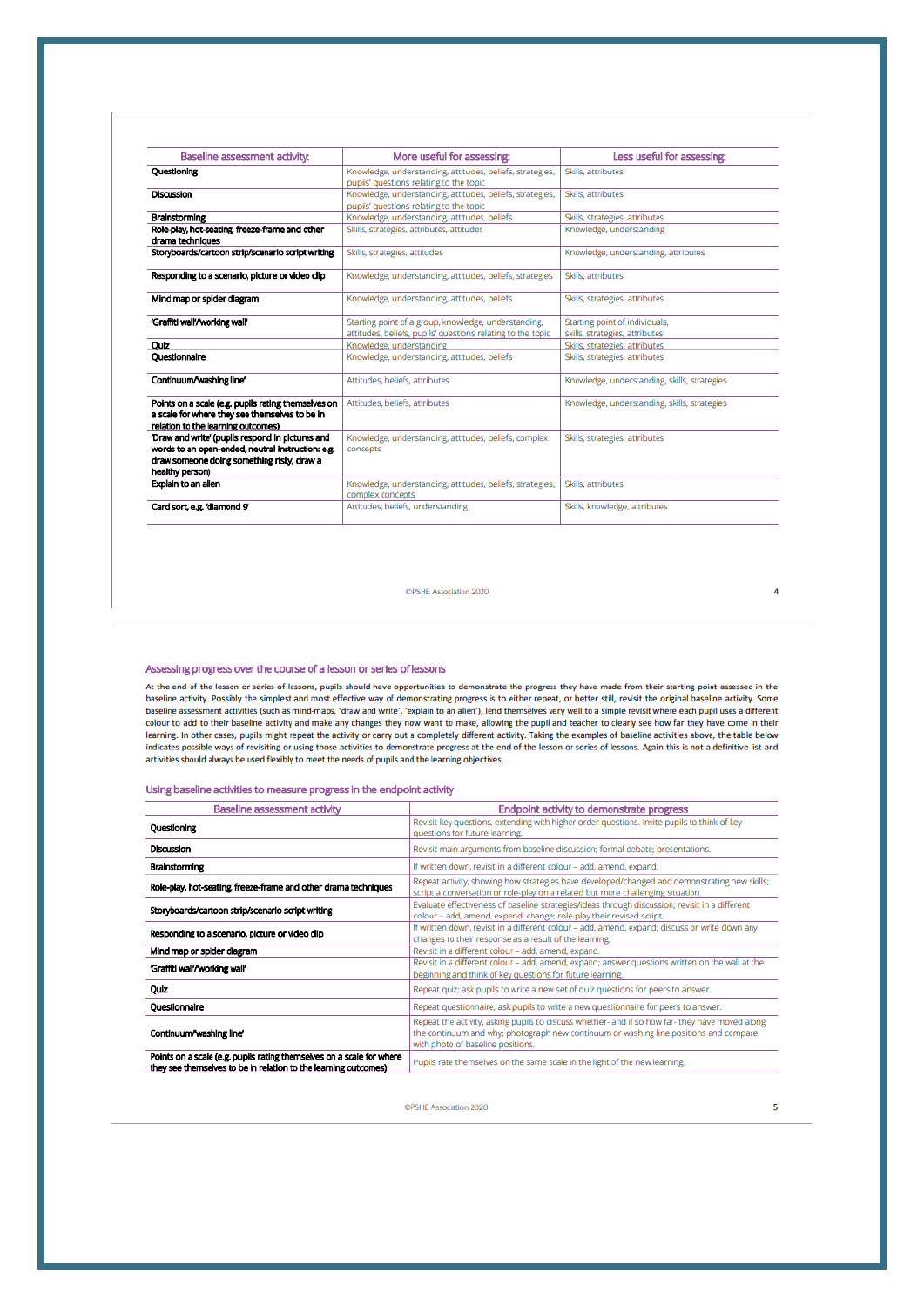| 'Draw and write' (pupils respond in pictures and words to an open-<br>ended, neutral instruction: e.g. draw someone doing something<br>risky, draw a healthy person) | Revisit in a different colour - add, amend, expand.                                                                                                                         |
|----------------------------------------------------------------------------------------------------------------------------------------------------------------------|-----------------------------------------------------------------------------------------------------------------------------------------------------------------------------|
| Explain to an allen                                                                                                                                                  | Revisit in a different colour - add, amend, expand; think of additional questions for the alien to<br>ask to explore the concept further and answer each other's questions. |
| Card sort e.g. 'diamond 9'                                                                                                                                           | Repeat the card sort; photograph and compare to a photo of the original; justify verbally or in<br>writing any changes to the order resulting from the new learning.        |

Additional ideas for endpoint activities to demonstrate learning:

- Presentations
- Producing resources and materials to teach younger pupils
- Leading a discussion or other learning activity with younger pupils
- Producing a blog or podcast
- Keeping a journal, diary or log of times when they have demonstrated a particular skill or attribute during the week

All the activities above provide assessment evidence in their own right and where a baseline activity has been revisited it is usually very easy to demonstrate progress. However, you might also want to measure and record attainment more formally. If this is the case, you will need success criteria to measure the pupils' work against.<br>These might take the form of 'I can...' statements, or a the intended learning outcome. The terminology is less important than the process and will differ from school to school.

#### Some examples of assessment activities in action

A simple sorting activity which can be used for baseline and endpoint assessment. These Year 2 pupils were thinking and writing about what their faces and bodies 'looked like' when they experienced strong feelings.





Another sorting activity - photos can be useful to capture the baseline activity and to demonstrate progress if the activity is repeated at the end.

6

OPSHE Association 2020

Washing line - a form of continuum activity in which anything (ideas, characters, pupils' names) can be hung on the line between two extremes (such as positive and negative, strongly agree and strongly disagree, etc.).





This can be revisited to show how ideas and understanding have changed over the course of the lesson.

OPSHE Association 2020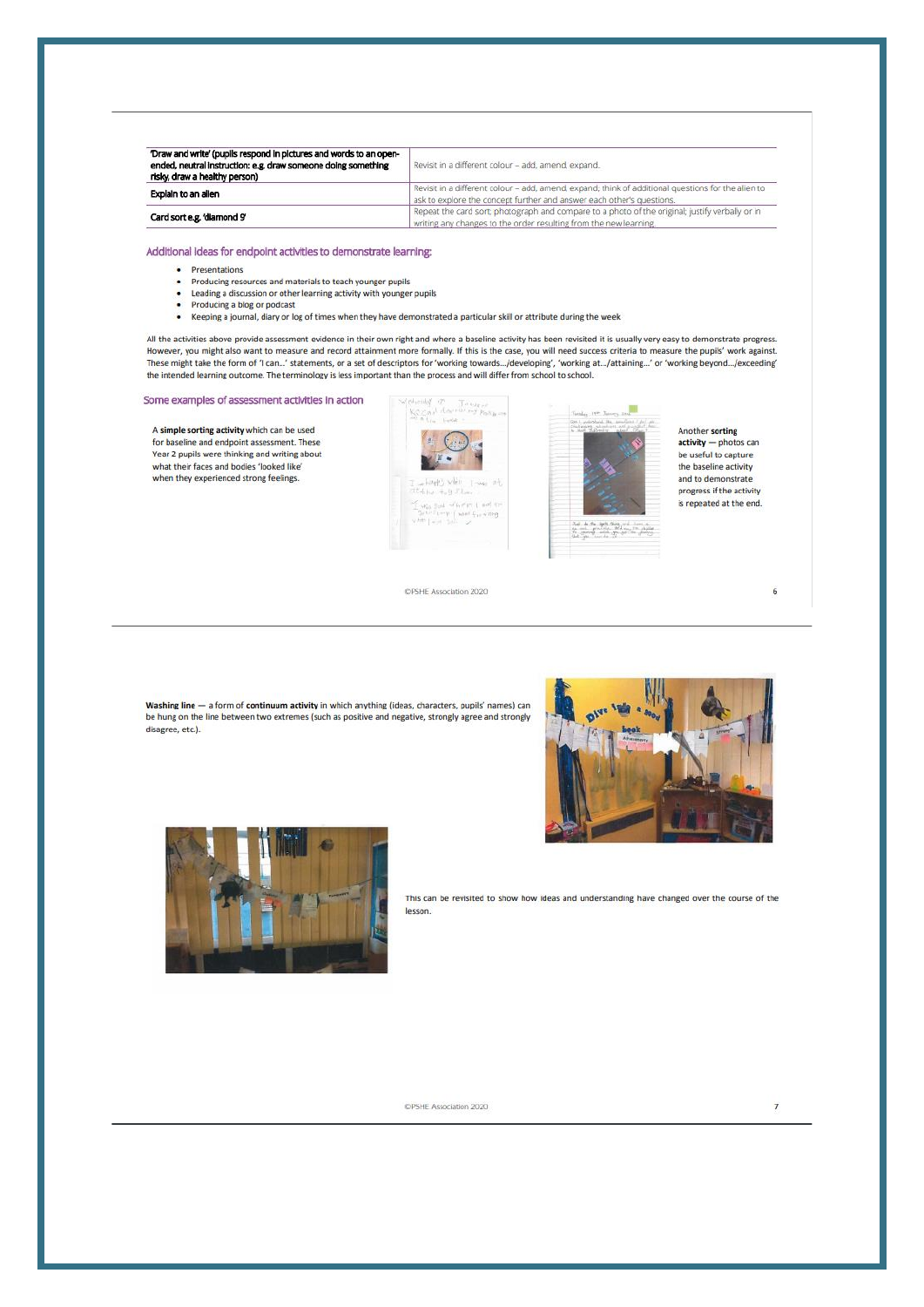In this scenario activity pupils were given a short scenario and asked to answer questions about it in order to gauge their current understanding of the concept of gambling. After the lessons they could either add to their sheet in a different colour, or repeat the activity to demonstrate their learning.



OPSHE Association 2020

Draw and write activities - in this first example, for the baseline activity, pupils were asked to draw and write how someone shows positive and negative feelings (before the new teaching took place). This child's current concept of positive and negative feelings is fairly simple: either happy and saying 'yes', or unhappy and saying 'no'.



Draw and write revisited to demonstrate progress - here the same pupil has added to their work in a different colour. Their concept of positive and negative feelings is now much broader, and encompasses assertiveness ('could you leave me alone'), perseverance and resilience ('sticking at things'), having 'selfdiscipline', together with a much broader range of positive and negative attributes being identified:

Loday C. January 2016 ildu. KO Carl Angiely Trent Sheet cardinal unless mean! tive my produce? pastings {<br>\_ega = t  $g_{\text{loop}}$  $_{key}$ Hilligs helpynt (Indian )  $\tau_{\rm obs}$ GAZON shoot resulient  $69$  $\frac{1}{\sqrt{2}}$  $\cdots$  being dellar Pattick at Jmm Nic ylond thank yel harrid spiggill harrible .<br>Yoʻlan ₩ **Aug 11** salpish by liveraging centra  $\sim$  politic  $\mu$ 

OPSHE Association 2020

8